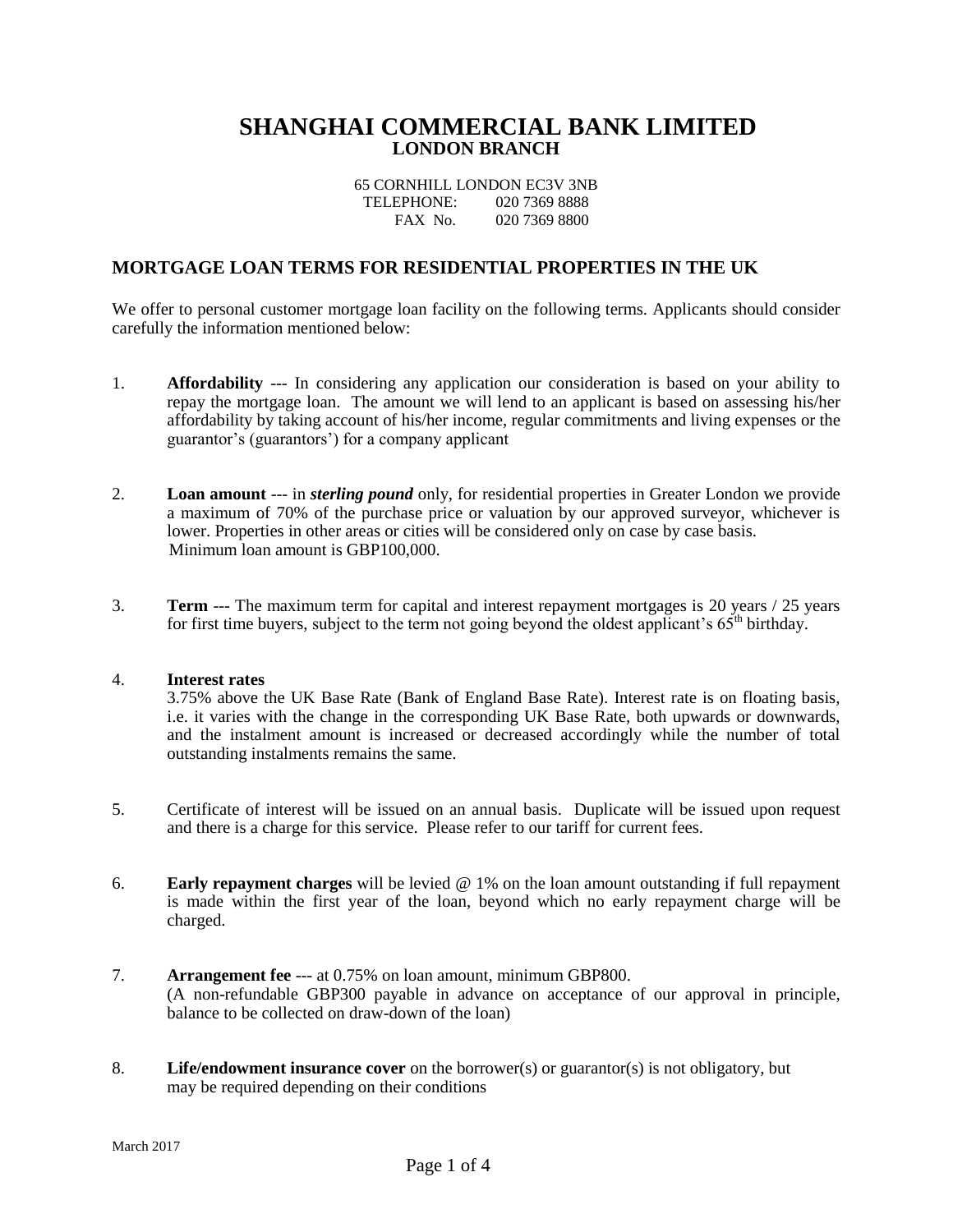- 9. **Building Insurance** borrowers should take out building insurance at their expenses covering at least the reinstatement value (index-linked) of the pledged property recommended by the surveyor with our interest noted in the policy.
- 10. **Surveyors and solicitors**--- we use approved professionals on our panel to carry out the valuation of the pledged property, and the legal documentation relating to the legal charge on the said property. The relevant fees will be for account of the borrower(s).
- 11. **Other charges** ---- apart from the fees mentioned in items (9) and (10), borrowers should note that they have to pay the relative legal fees, search fees, stamp duty, Land Registry fees, other incidental expenses, as well as our handling fee upon discharge; and when desired, mortgage indemnity premium to cover negative equity, i.e., the market value is less than theloan amount outstanding. For further protection, borrower(s) may take out insurance againsthome contents and mortgage repayment.
- 12. **Advice to personal borrowers and /or guarantor(s)** --- mortgage loan is usually taken out for a long period. Although the borrower(s) may have improved income in the long run, and can service the loan with ease or make early lump sum repayment, it is strongly advised that they should check their real need and financial capability in respect of the loan amount, the size of the property, the possibility of change of living location, employment, the unfortunate occurrence of separation or divorce, unemployment, long term sickness, injury or disability before making a decision to take out a mortgage loan. **The pledged property may be repossessed if they do not keep up repayments on their mortgage.**
- 13. We will only accept execution only business in the following circumstances:
	- o From a High Net Worth (HNW) mortgage customer with minimum annual net income of £300,000 or minimum net assets of £3m.
	- o Where a Business Loan is to be arranged and a copy of an appropriate business plan is provided.
	- o From a Professional customer who works or has worked in a home finance sector for at least one year.
	- o A product switch or variation of contract where there is no further borrowing.
	- o Where the applicants have declined our advised sales recommendations.

### 14. **Your Information**

- 14.1 We will treat all your personal information as private and confidential (even when you are no longer a customer). Nothing about your account nor your name and address will be disclosed to anyone, other than in accordance with the terms set out below:
	- o Where we are legally compelled to do so; or
	- o Where there is a duty to the public to disclose; or
	- o Where our interests require disclosure; or
	- o Where disclosure is made at your request or with your consent.
- 14.2 We may use, analyze, and assess information held about you and your account, including the nature of your transactions, to give you information about products and services from members of the Shanghai Commercial Bank Group, and those of selected third parties, which we think, may interest you by telephone, post or other means.
- 14.3 We may pass this information to other members of the Shanghai Commercial Bank Group so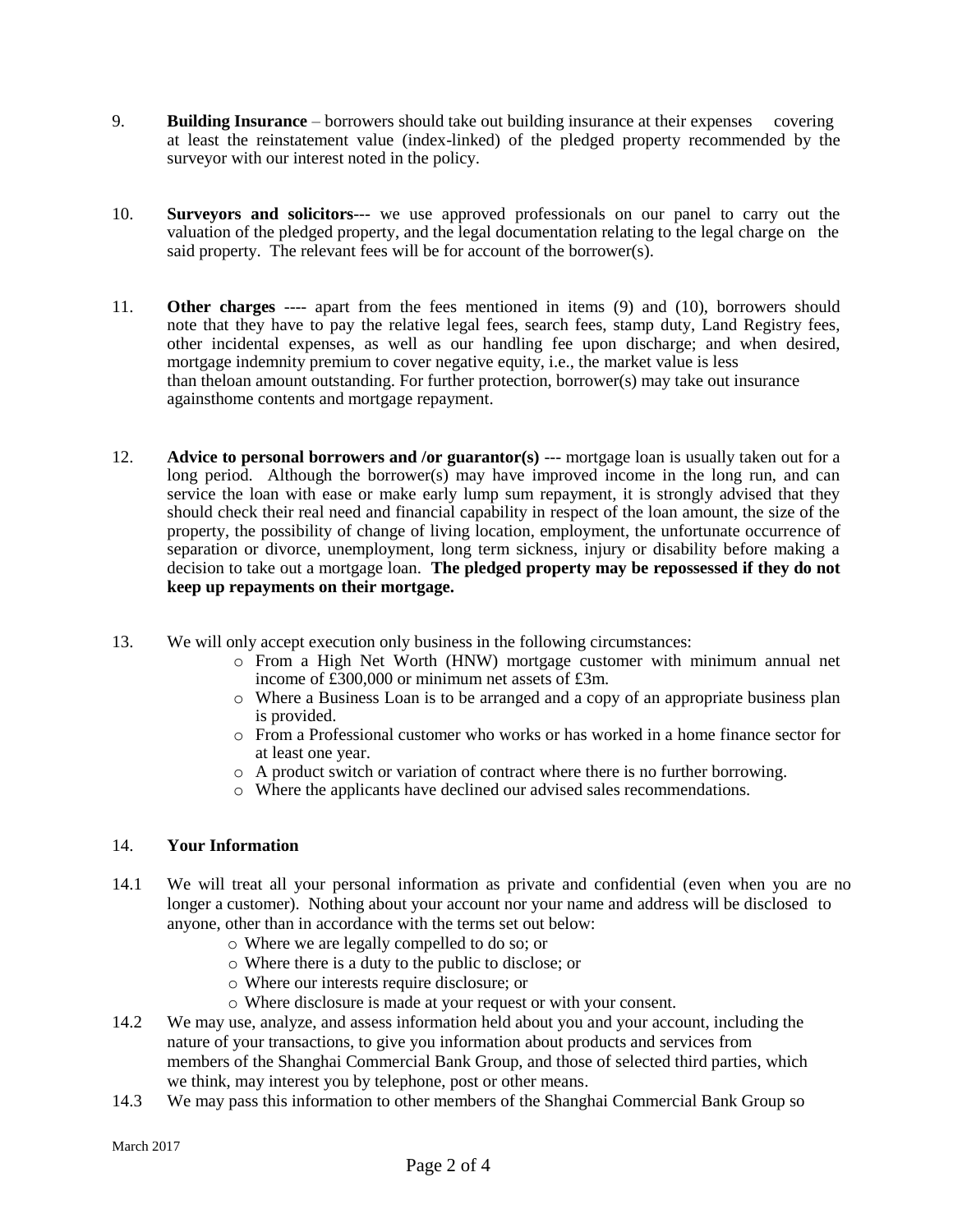that they may do the same.

- 14.4 If you do not want to be contacted for marketing purpose, please contact us. We will only use information about you and the conduct of your account for marketing purposes to the extent that you have agreed. We may use credit scoring when considering your application and also when operating the account or making lending decisions. In the same circumstances, we may search the files of credit reference agencies. They may keep a record of the search. We may also carry out identity and anti-fraud checks. Further checks and searches may be carried out from time to time for the purposes of fraud prevention and credit control.
- 14.5 We may give credit reference agencies details of any non-payment where:
	- a. You have fallen behind with your payments; and
	- b. The amount owed is not in dispute; and
	- c. You have not made proposals satisfactory to us for repayment of your debt following formal demand; and
	- d. You have been given at least 30 days' notice of our intention to disclose.
- 14.6 We will store and process information obtained by us or given by you in your dealings with us on the Shanghai Commercial Group computers and in any other way. This will be used by us and other companies in the Shanghai Commercial Bank Group for assessment and analysis (including credit scoring, market and products analysis), so that we can develop and improve and market our services to you and other customers and protect our interests.
- 14.7 Under the Data Protection Act 1998, you can write and ask to see your personal records held on our computer files. A fee of GBP10.00 will be charged for this service.

### 15. **Complaints**

- 15.1 Should you have any cause to complain about any of our products or services, please contact our manager who will be pleased to help you explain the internal procedures for handling complaints fairly and speedily.
- 15.2 If you are still not satisfied, you may write to our Complaint Handling Section, Shanghai Commercial Bank Ltd., G.P.O. BOX 139, , Hong Kong.
- 15.3 If the matter is still not put right, you may refer to Financial Ombudsman Service, South Quay Plaza, 183 Marsh Wall, London E14 9SR, Tel: 0845 080 1800, who will review your case. If you make such complaint, it will not affect your right to take legal action.

### 16. **Miscellaneous**

- 16.1 If you are a person who is deaf, hearing-impaired or have a speech impediment; or if you are a person who is blind or visually impaired, we will be happy to provide you with this brochure or any of our literature in large print, audio and Braille. Alternatively, you can call us on 020 7369 8888 if you would like further details of services offered to customers with disabilities.
- 16.2 If we supply you with a statement in Braille or large print, we will disclose your name, address and account details to our agents for them to use solely to prepare the statements.
- 16.3 We shall not be liable to you for any loss you may suffer if we are prevented from or delayed in providing you with any other services due to strikes, industrial action, failure of power supplies or equipment or causes beyond our control.
- 16.4 We are authorized by the Prudential Regulation Authority and regulated by the Financial Conduct Authority and the Prudential Regulation Authority. (Reference No. 204699).
- 17. For company applicant ----- we require joint and several guarantee from the ultimate controller(s), or the director(s) and / or shareholder(s).

Customers are requested to send us the original loan application form bearing manual signatures or submit